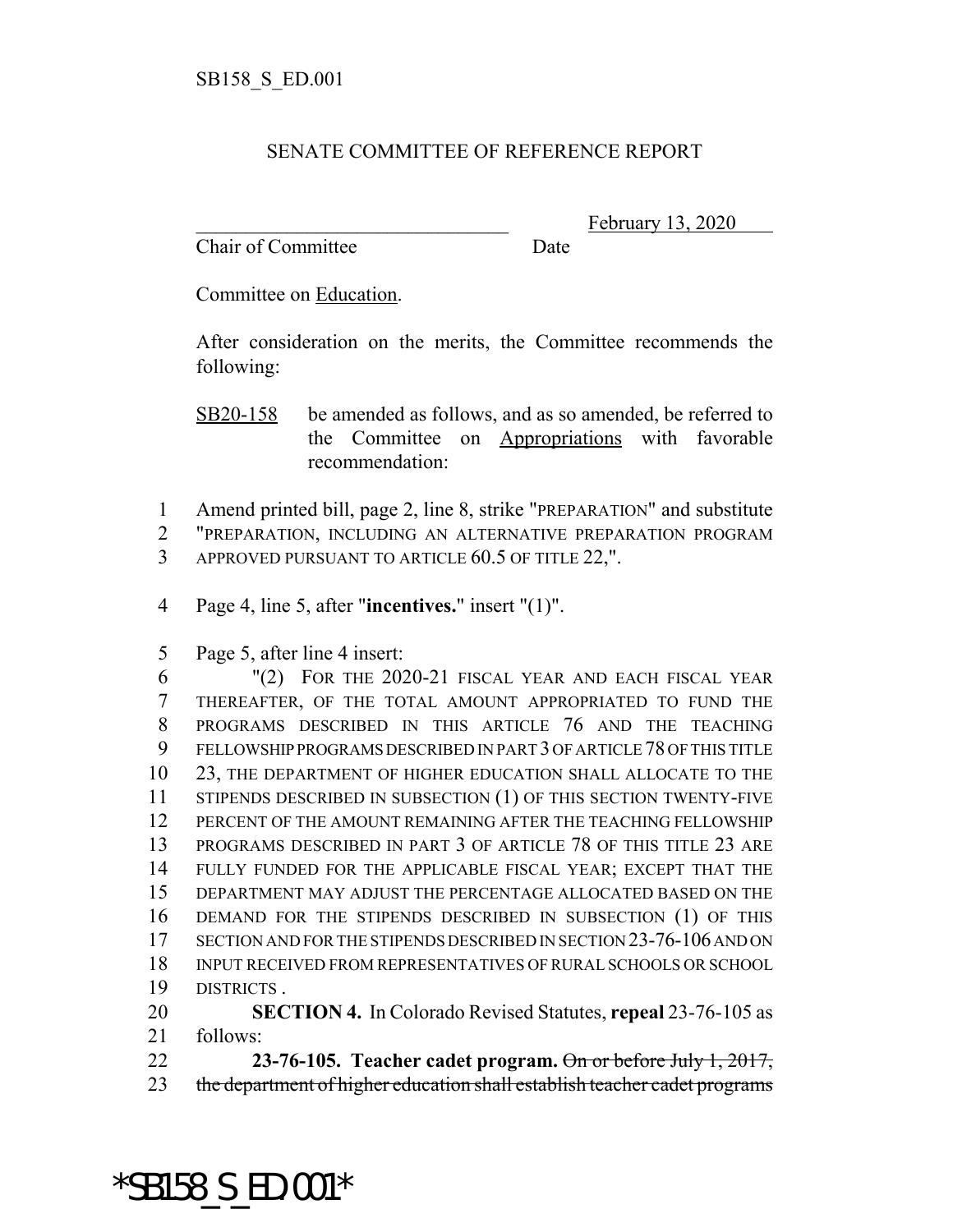in identified rural schools and school districts. Money may be provided 2 to local school districts, charter schools, or the charter school institute, any of which may contract with a board of cooperative services, to 4 identify and support high school students who are interested in pursuing teaching careers in rural Colorado, including early childhood education. Teacher cadet programs are encouraged to identify students, including students with disabilities, who reflect the geographic, racial, and ethnic diversity of the state. The department of higher education and the 9 department of education shall evaluate the effectiveness of the teacher 10 cadet program every five years.".

Renumber succeeding sections accordingly.

12 Page 5, strike lines 6 through 8 and substitute  $\Gamma(1)(c)$ ,  $(1)(d)$ , and  $(2)$ ; and 13  $\text{add}(1)(e)$  and (5) as follows:

 **23-76-106. National board certified teacher stipends - concurrent enrollment stipends - continuing education stipends.** (1) The department of higher education shall annually provide financial stipends, not to exceed six thousand dollars each, to any:

 (c) Teacher completing an alternative licensure program approved by the department of education pursuant to article 60.5 of title 22 that leads to initial licensure in the state of Colorado and full-time employment as a teacher in a rural school or school district that serves 22 rural schools;  $\sigma$ 

 (d) Individual seeking to complete the required course work leading to certification as a special services provider and employment in a rural school or school district that is providing services to rural schools; OR

 (e) TEACHER WHO IS EMPLOYED BY A RURAL SCHOOL OR SCHOOL DISTRICT OR A RURAL BOARD OF COOPERATIVE SERVICES AND IS SEEKING AN ADDITIONAL LICENSE ENDORSEMENT OR A MASTER'S DEGREE TO MEET A FACULTY NEED OF THE RURAL SCHOOL, SCHOOL DISTRICT, OR BOARD OF COOPERATIVE SERVICES.

(2) The stipends may be used to offset".

Page 5, after line 15 insert:

 "(5) (a) FOR THE 2020-21 FISCAL YEAR AND EACH FISCAL YEAR THEREAFTER, OF THE TOTAL AMOUNT APPROPRIATED TO FUND THE PROGRAMS DESCRIBED IN THIS ARTICLE 76 AND THE TEACHING FELLOWSHIP PROGRAMS DESCRIBED IN PART 3 OF ARTICLE 78 OF THIS TITLE 23, THE DEPARTMENT OF HIGHER EDUCATION SHALL ALLOCATE, OF THE

\*SB158 S ED.001\*  $-2$ -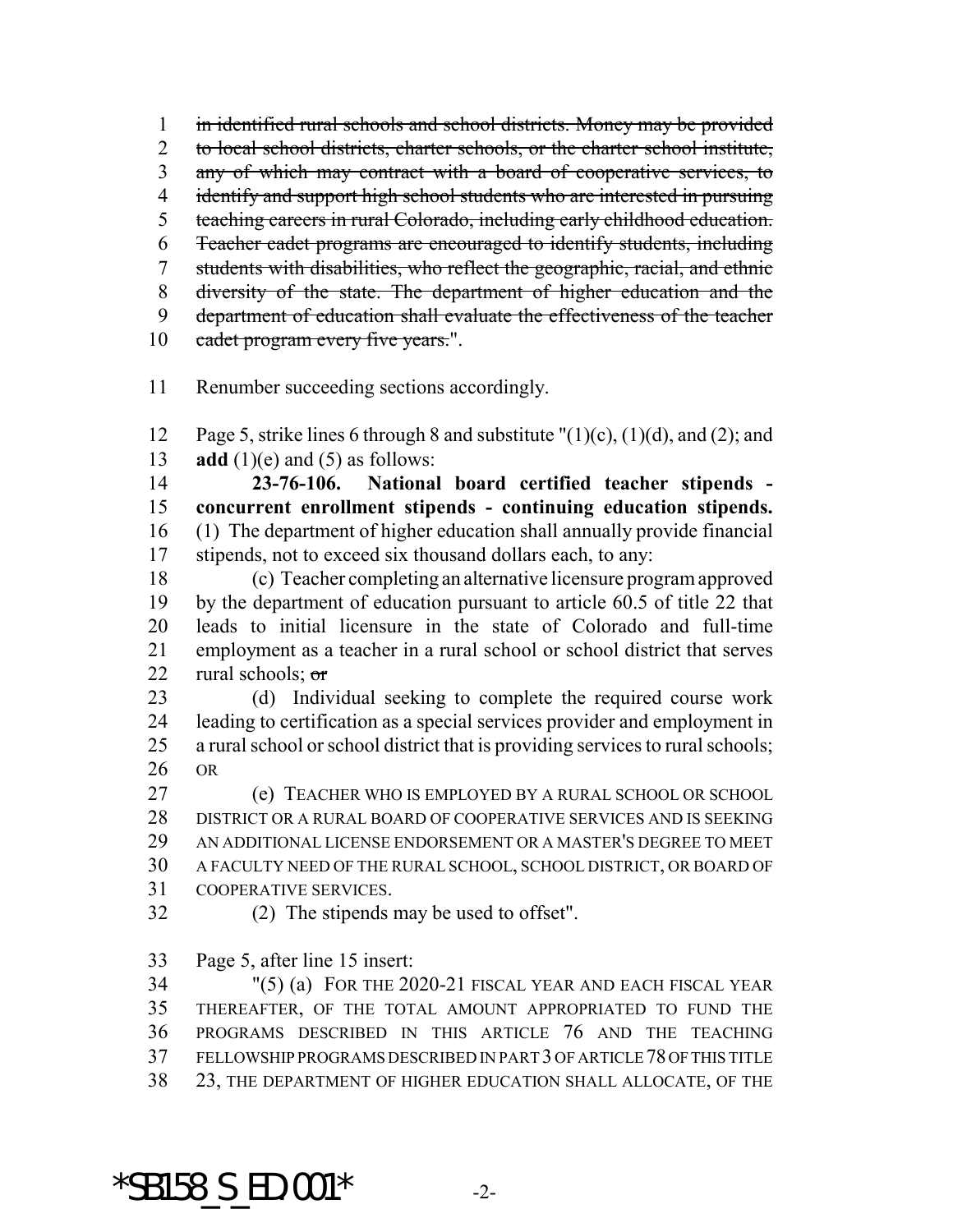AMOUNT REMAINING AFTER THE TEACHING FELLOWSHIP PROGRAMS DESCRIBED IN PART 3 OF ARTICLE 78 OF THIS TITLE 23 ARE FULLY FUNDED FOR THE APPLICABLE FISCAL YEAR:

 (I) TWENTY-FIVE PERCENT TO THE STIPENDS DESCRIBED IN 5 SUBSECTIONS  $(1)(a)$ ,  $(1)(b)$ , AND  $(1)(e)$  OF THIS SECTION; AND

 (II) FIFTY PERCENT TO THE STIPENDS DESCRIBED IN SUBSECTION  $7(1)(c)$  OF THIS SECTION.

8 (b) NOTWITHSTANDING THE PROVISIONS OF SUBSECTION (5)(a) OF THIS SECTION, THE DEPARTMENT MAY ADJUST THE PERCENTAGE ALLOCATIONS BASED ON THE DEMAND FOR THE STIPENDS DESCRIBED IN 11 SUBSECTION (1) OF THIS SECTION AND FOR THE STIPENDS DESCRIBED IN SECTION 23-76-104 AND ON INPUT RECEIVED FROM REPRESENTATIVES OF RURAL SCHOOLS OR SCHOOL DISTRICTS. THE DEPARTMENT MAY DISTRIBUTE ANY AMOUNT REMAINING AFTER AWARDING STIPENDS FOR TEACHERS TO FUND THE STIPENDS DESCRIBED IN SUBSECTION (1)(d) OF THIS SECTION.".

Page 15, after line 4 insert:

 "**SECTION 10.** In Colorado Revised Statutes, **add** 23-1-121.2 as follows:

 **23-1-121.2. Department directive - educator preparation pathways - public information.** BY OCTOBER 1,2020, THE DEPARTMENT 22 SHALL POST ON THE DEPARTMENT WEBSITE A DESCRIPTION OF EACH OF THE EXISTING PROGRAMS AND PATHWAYS THAT LEAD TO TEACHER LICENSURE, INCLUDING ALTERNATIVE TEACHER PREPARATION PROGRAMS APPROVED PURSUANT TO ARTICLE 60.5 OF TITLE 22, TEACHER PREPARATION PROGRAMS APPROVED PURSUANT TO SECTION 23-1-121, TEACHER RESIDENCY PROGRAMS, STUDENT TEACHER PROGRAMS, CONCURRENT ENROLLMENT PROGRAMS, TEACHER CADET PROGRAMS, GROW YOUR OWN EDUCATOR PROGRAMS ESTABLISHED PURSUANT TO SECTION 22-60.5-208.5, PROGRAMS FUNDED THROUGH THE COLLABORATIVE EDUCATOR PREPARATION GRANT PROGRAM CREATED IN SECTION 23-78-203, AND THE TEACHING FELLOWSHIP PROGRAMS CREATED PURSUANT TO PART 3 OF ARTICLE 78 OF THIS TITLE 23. THE DEPARTMENT SHALL ANNUALLY UPDATE THE DESCRIPTIONS OF PROGRAMS AND PATHWAYS.".

Renumber succeeding sections accordingly.

Page 15, after line 20 insert:

"**SECTION 12.** In Colorado Revised Statutes, 22-60.5-106,

\*SB158 S ED.001\*  $-3$ -